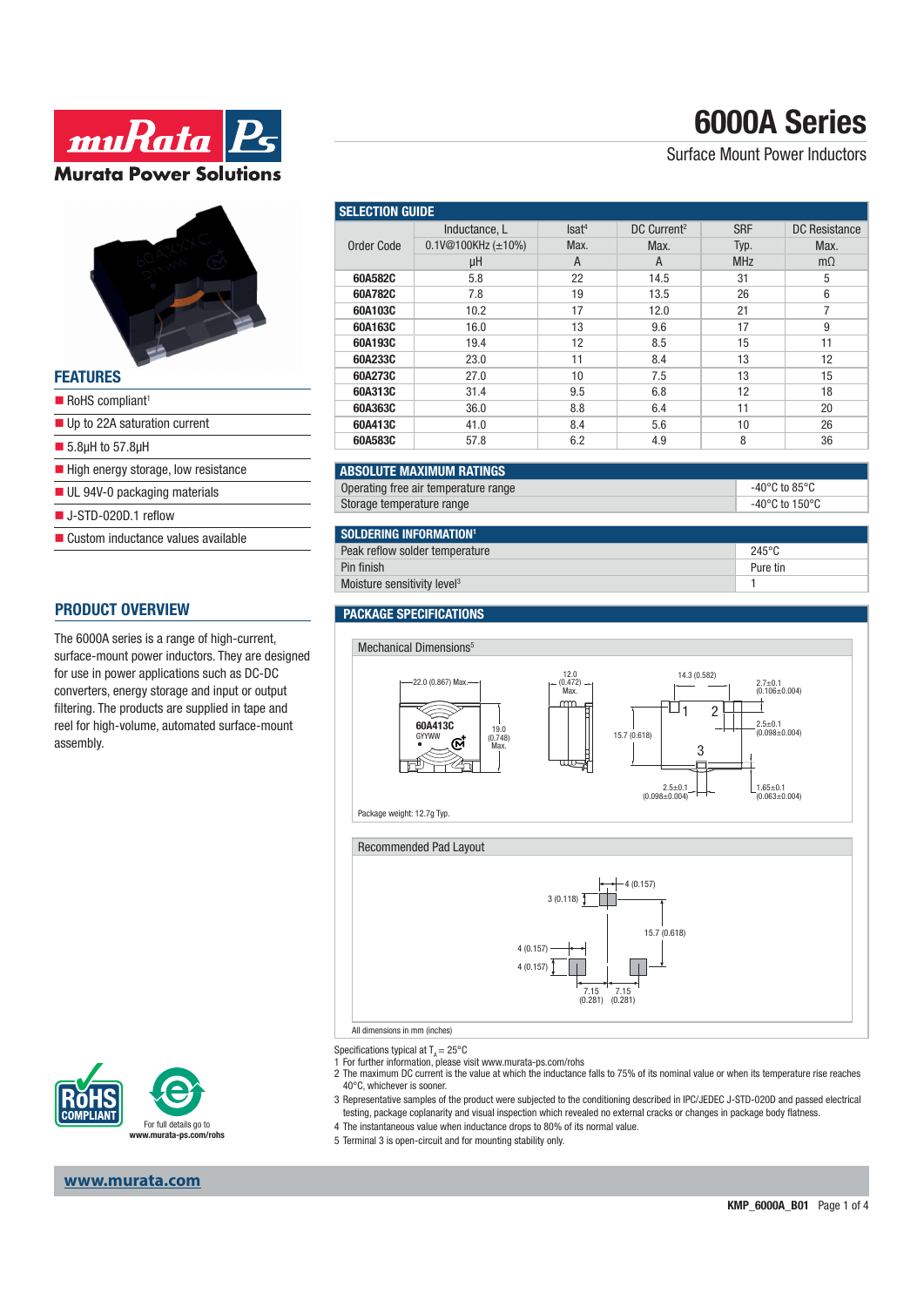## **muRata Bs** Murata Power Solutions

# **6000A Series**

Surface Mount Power Inductors

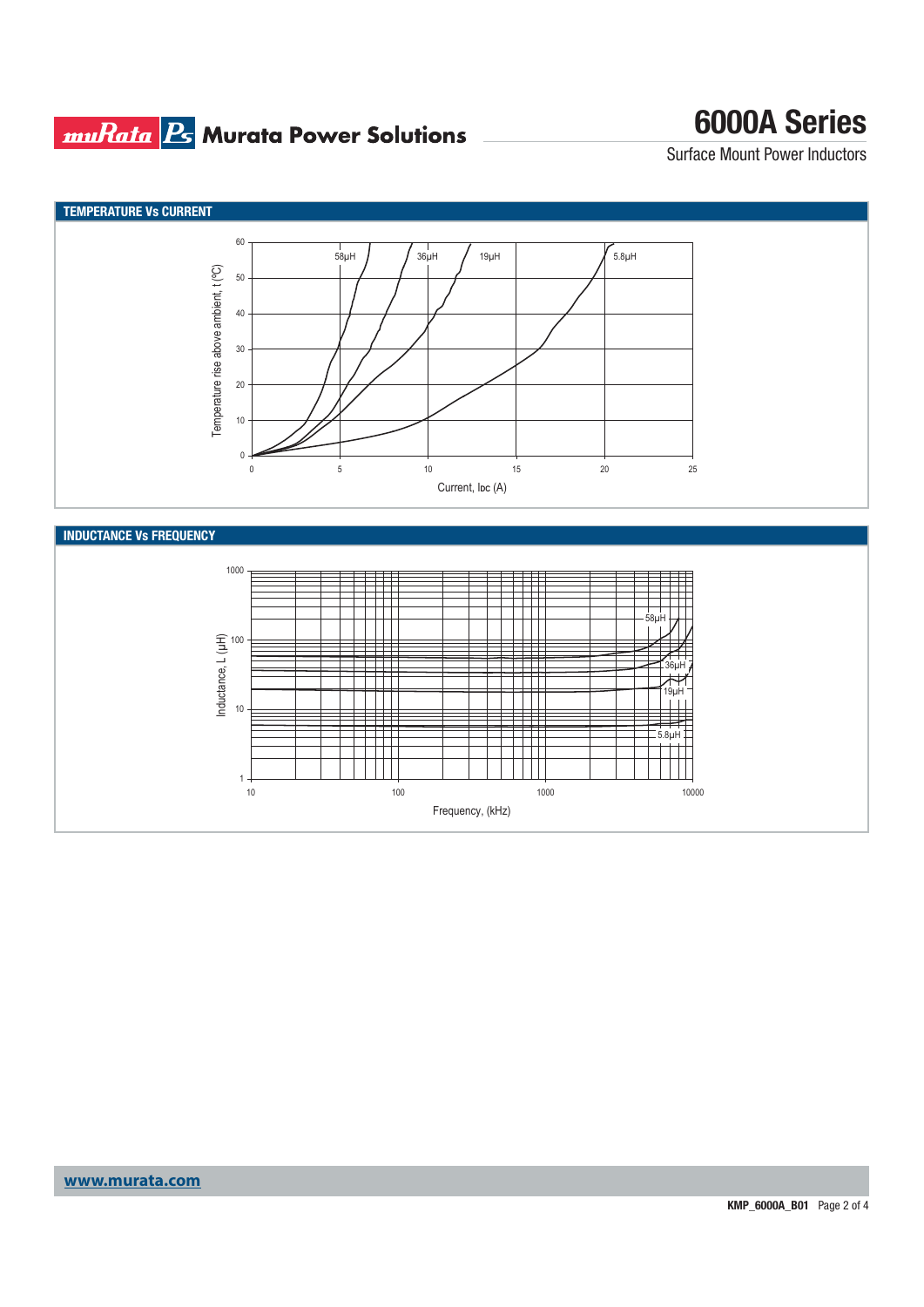### **muRata Ps** Murata Power Solutions

# **6000A Series**

Surface Mount Power Inductors